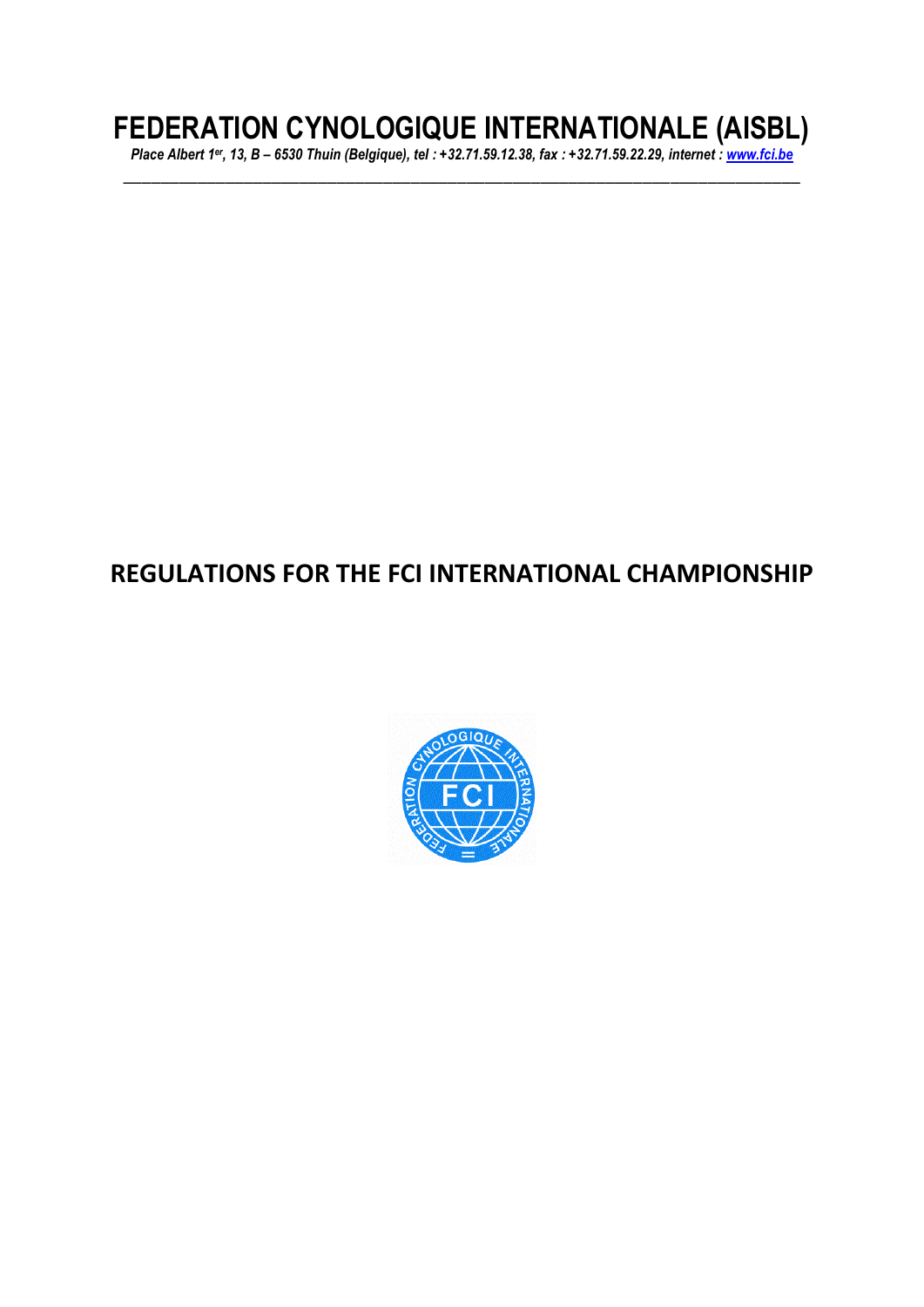# **Contents**

| $\mathsf{L}$                                                                  | TITLE OF FCI INTERNATIONAL BEAUTY CHAMPION (C.I.B.) FOR BREEDS SUBJECT AND NOT    |  |  |
|-------------------------------------------------------------------------------|-----------------------------------------------------------------------------------|--|--|
| SUBJECT TO A WORKING TEST ACCORDING TO THE FCI BREEDS NOMENCLATURE 4          |                                                                                   |  |  |
| Ш.                                                                            | TITLE OF FCI INTERNATIONAL SHOW CHAMPION (C.I.E.) FOR BREEDS SUBJECT TO A WORKING |  |  |
|                                                                               |                                                                                   |  |  |
| III.                                                                          |                                                                                   |  |  |
| IV.                                                                           | TITLE OF FCI INTERNATIONAL WORKING CHAMPION (C.I.T.) FOR BREEDS SUBJECT TO A      |  |  |
|                                                                               |                                                                                   |  |  |
| V.                                                                            |                                                                                   |  |  |
| VI.                                                                           | CUMULATIVE TITLE OF FCI INTERNATIONAL BEAUTY AND WORKING CHAMPION (C.I.B.T.) FOR  |  |  |
| BREEDS SUBJECT TO A WORKING TEST ACCORDING TO THE FCI BREEDS NOMENCLATURE  14 |                                                                                   |  |  |
| VII.                                                                          |                                                                                   |  |  |
| VIII.                                                                         | TITLE OF FCI INTERNATIONAL BEAUTY AND PERFORMANCE CHAMPION (C.I.B.P.) FOR         |  |  |
|                                                                               |                                                                                   |  |  |
| IX.                                                                           |                                                                                   |  |  |
| Х.                                                                            |                                                                                   |  |  |
| XI.                                                                           |                                                                                   |  |  |
| XII.                                                                          |                                                                                   |  |  |
| XIII.                                                                         |                                                                                   |  |  |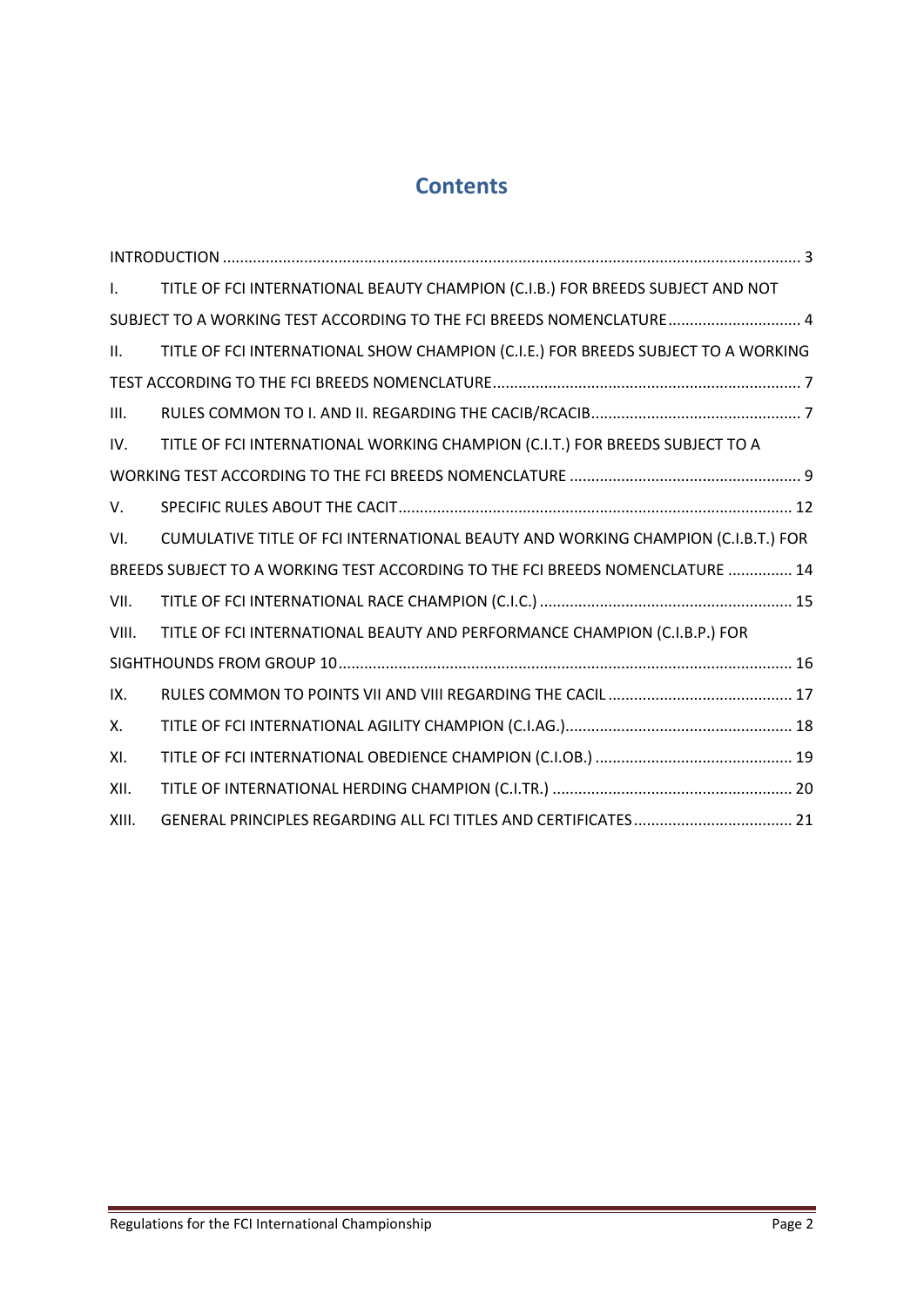# <span id="page-2-0"></span>**INTRODUCTION**

In order to be eligible for the title of *FCI International Champion*, a dog must:

- 1) belong to a breed recognised on a definitive basis by the FCI according to the FCI Breeds Nomenclature.
- 2) be registered in a studbook recognized by the FCI (i.e. registrations in an appendix to the studbook are not valid).
- 3) be pure-bred. A dog is considered to be pure-bred when its pedigree includes a minimum of 3 complete generations (14 dogs) registered in FCI recognised studbooks or appendices to the studbooks, i.e. dog's name, initials of the FCI recognised studbook/appendix to the Studbook + registration number.

In addition, the conditions for the awarding of the different certificates (CACIB, CACIT, CACITR, CACIL, CACIAG and CACIOB) as described in the different FCI international regulations and the other requirements included in the present regulations have to be respected.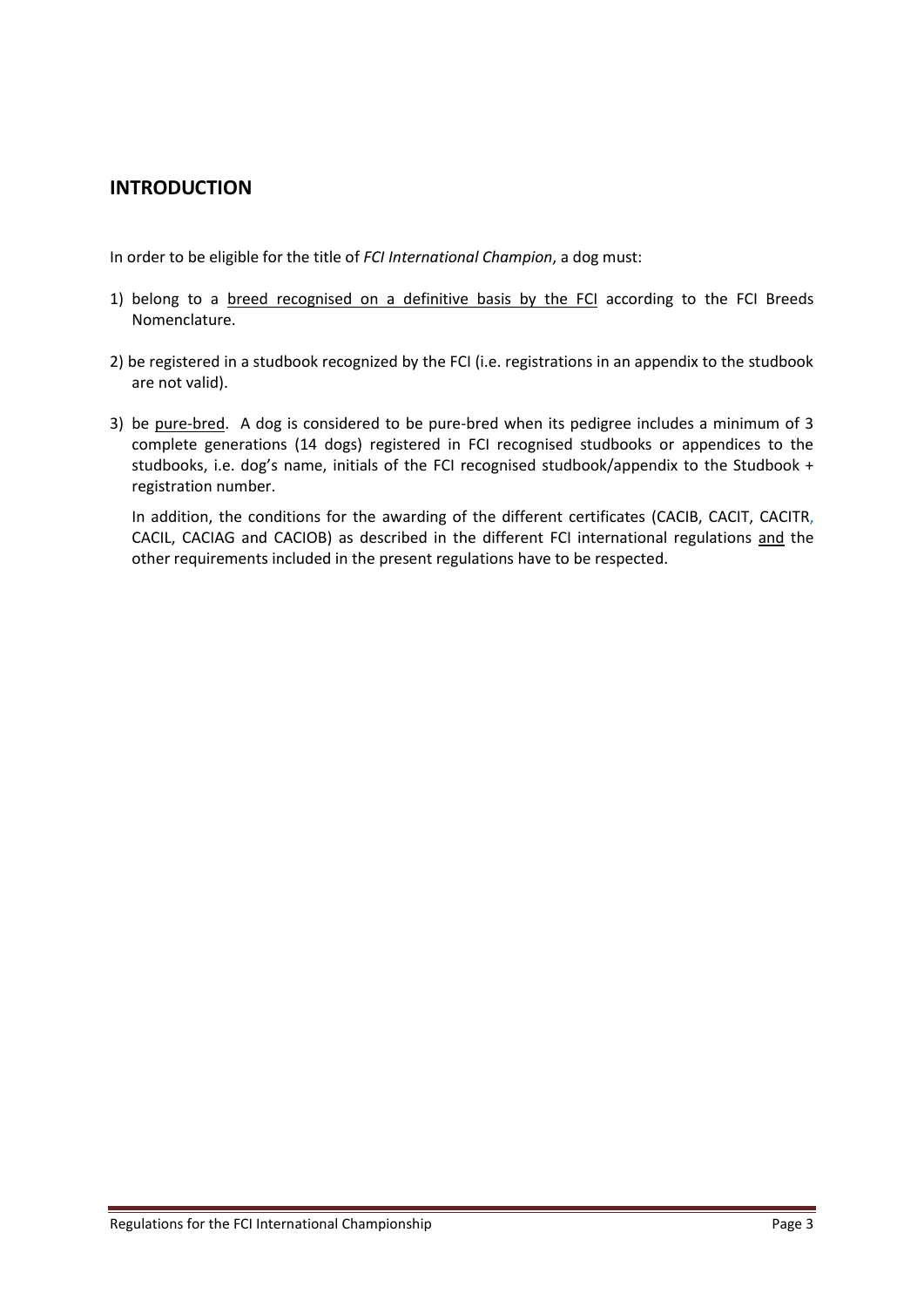# <span id="page-3-0"></span>**I. TITLE OF FCI INTERNATIONAL BEAUTY CHAMPION (C.I.B.) FOR BREEDS SUBJECT AND NOT SUBJECT TO A WORKING TEST ACCORDING TO THE FCI BREEDS NOMENCLATURE**

#### **I.1. Breeds NOT subject to a working test according to the FCI Breeds Nomenclature**

To be eligible for the title of C.I.B., these dogs have to meet the following requirements:

- a) have earned, in 3 different countries, under 3 different judges, 4 CACIB (Certificat d'Aptitude au Championnat International de Beauté) no matter the number of competing dogs;
- b) between the first and last CACIB, a minimum period of one year and one day must have elapsed. This period is to be understood as follows: for example, from January  $1<sup>st</sup>$ , 2011 to January  $1<sup>st</sup>$ , 2012.

For a) and b), exceptions can be granted to the national canine organisations provided that they are approved by the FCI General Committee.

Any C.I.B. title application for the breeds not subject to a working test must be filed by the national canine organisation of the country where the owner has his/her legal residence.

The use of the official FCI form **(Annex 1a)** is compulsory for this kind of application.

However, depending on the agreements with some members and/or contract partners, the FCI Office can, upon request of the owner, issue the title provided that the complete show results (lists of results and catalogue) have reached the FCI Office.

The use of the official FCI form **(Annex 1b)** is compulsory for this kind of application.

#### **I.2. Breeds subject to a working test according to the FCI Breeds Nomenclature**

To be eligible for the title of C.I.B., all these dogs have to meet the following requirements:

- a) have earned, in 2 different countries, under 2 different judges, 2 CACIB (Certificat d'Aptitude au Championnat International de Beauté), no matter the number of competing dogs;
- b) between the first and last CACIB, a minimum period of one year and one day must have elapsed. This period is to be understood as follows: for example, from January  $1<sup>st</sup>$ , 2011 to January  $1<sup>st</sup>$ , 2012.

For a) and b), exceptions can be granted to the national canine organisations provided that they are approved by the FCI General Committee

In addition to a) and b), the dogs of breeds subject to a working test according to the FCI Breeds Nomenclature must have passed a breed-specific test in which the Certificat d'Aptitude au Championnat National de Travail (CACT) is competed for in any FCI member or contract partner.The date of the test is not taken into account**.**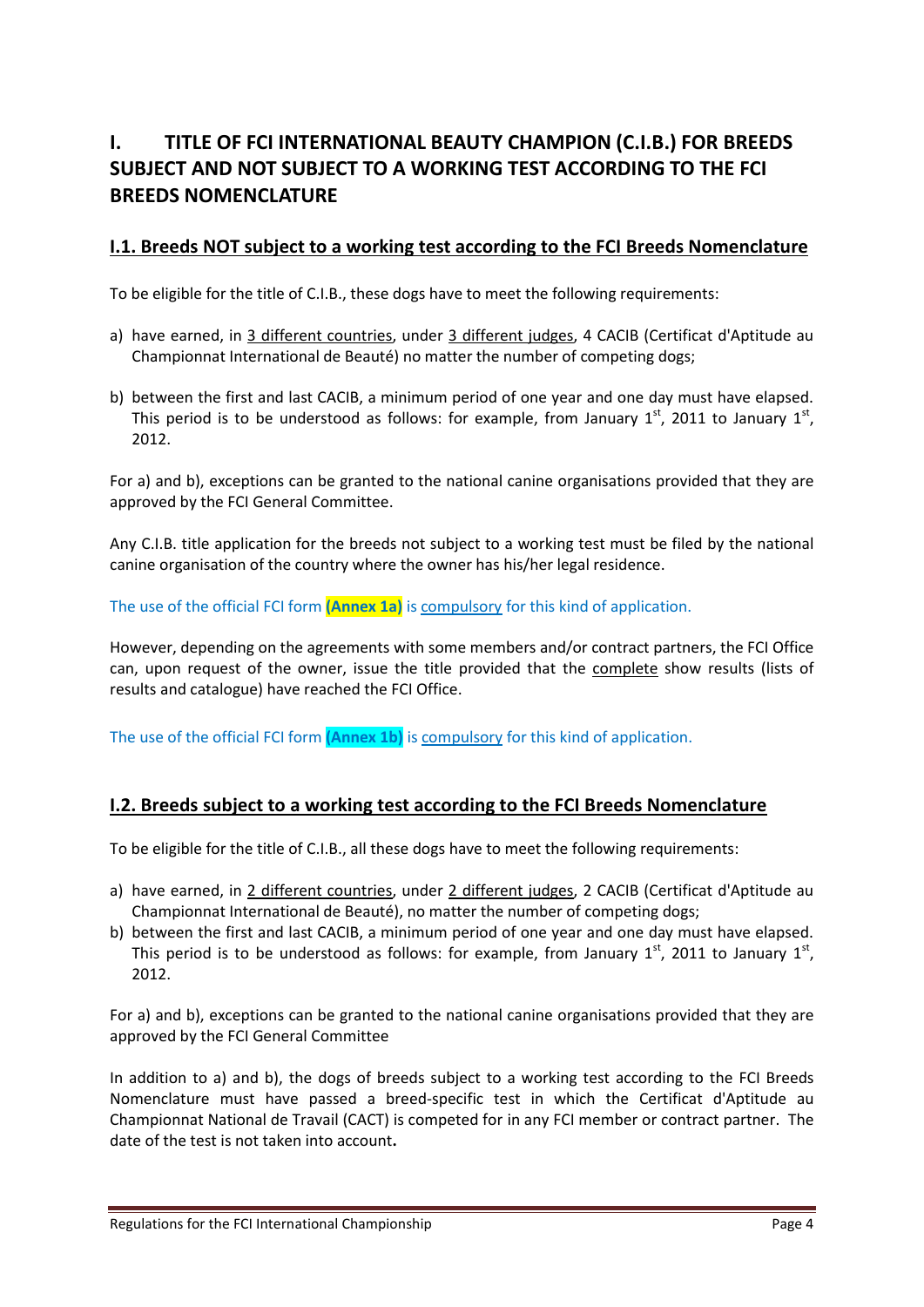Any C.I.B. title application for the breeds subject to a working test must be filed by the national canine organisation of the country where the owner has his/her legal residence.

It is up to this organisation to make the necessary checks regarding the validity of the test.

The use of the official FCI form **(Annex 2)** is compulsory for this kind of application.

### I.2.1. Specifications for breeds of GROUPS 1, 2, 3 (Utility, Tracking, *Mondioring*, Rescue work) subject to a working test according to the FCI Breeds Nomenclature

The tests organised according to the:

- *FCI Regulations for International Tests for Utility Dogs and for the International Test for Tracking Dogs (IPO and IPO-FH)*
- International Rules for Mondioring competition (IPO-MR)
- *FCI and IRO Regulations for International Tests for Rescue Dogs (IPO-R)*

are the only tests valid for the title of C.I.B.

**1) IPO (utility)**: the dog must have obtained, in class 1, at least 70% of the points in each discipline, i.e. tracking (IPO-A), obedience (IPO-B) and defence (IPO-C). The IPO-preliminary trial (IPO-VO) is not a valid test.

**2) IPO-FH (tracking)**: the dog must have obtained at least 70% of the points on the two tracks. **3) IPO-NS (Nordic Style)**

*4) IPO-MR (mondioring):* the dog must have obtained, in level 1, at least 80 % of the points. *5)* **IPO-R (rescue)**: the dog must have obtained at least 70% of the points in class A in every discipline (2): *Scent work* (Tracking, Area, Rubble, Avalanche or Water) and *Obedience and Dexterity*

### I.2.2. Specifications for breeds of GROUPS 1, 2, 5 (Herding work) subject to a working test according to the FCI Breeds Nomenclature

The following tests are the only tests valid for the title of C.I.B.:

- *FCI-HWT (Traditional or Collecting style)*
- *International Sheepdog Trials (Traditional or Collecting style)*

**1) FCI-HWT (Traditional or Collecting style)**: the dog must have obtained at least 60% of the points. **2) International Sheepdog Trial (Traditional or Collecting style)**: the dog must have obtained at least 70% of the points in class 1.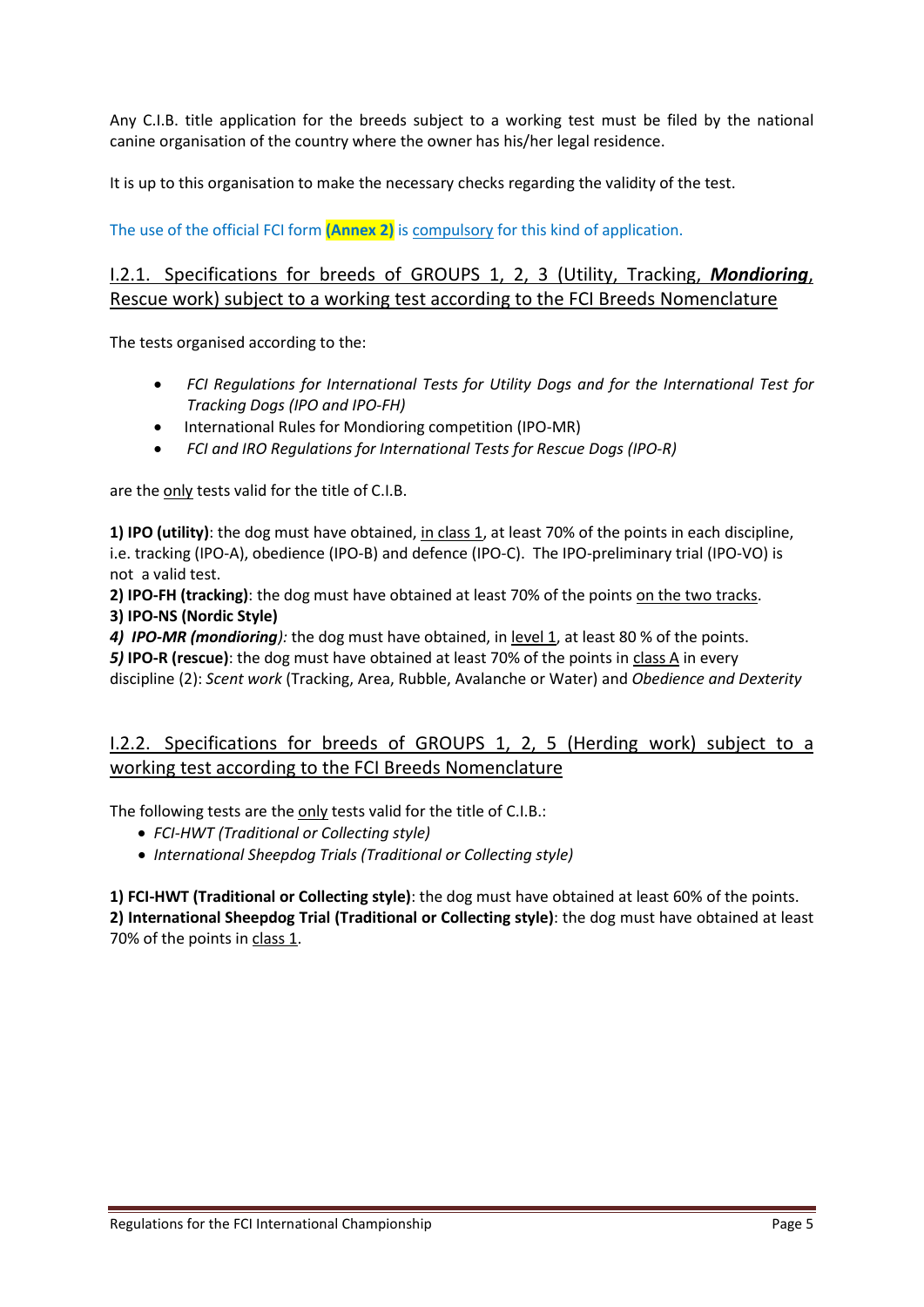# I.2.3. Specifications for breeds of GROUP 6 subject to a working test according to the FCI Breeds Nomenclature

The breeds of that group must have passed a hunting test on live and natural game, in which the CACT (Certificat d'Aptitude au Championnat national) is competed for.

#### I.2.4. Specifications for all breeds from GROUP 7

The breeds from that group must have obtained:

- either at least the qualification "Very Good" at a national field trial where the CACT (Certificat d'Aptitude au Championnat National) is competed for or at an international field trial where the CACIT (Certificat d'Aptitude au Championnat International) is competed for;
- or at least a second prize at a national (CACT) or international (CACIT) hunting test "field and water";
- or at least a second prize at a national (CACT) or international (CACIT) multiple hunting test.

### I.2.5 Specifications for Retrievers, Flushing and Water dog breeds of GROUP 8 subject to a working test according to the FCI Breeds Nomenclature

The breeds of that group must have passed a hunting test on live game, in which the CACT (Certificat d'Aptitude au Championnat national) is competed for.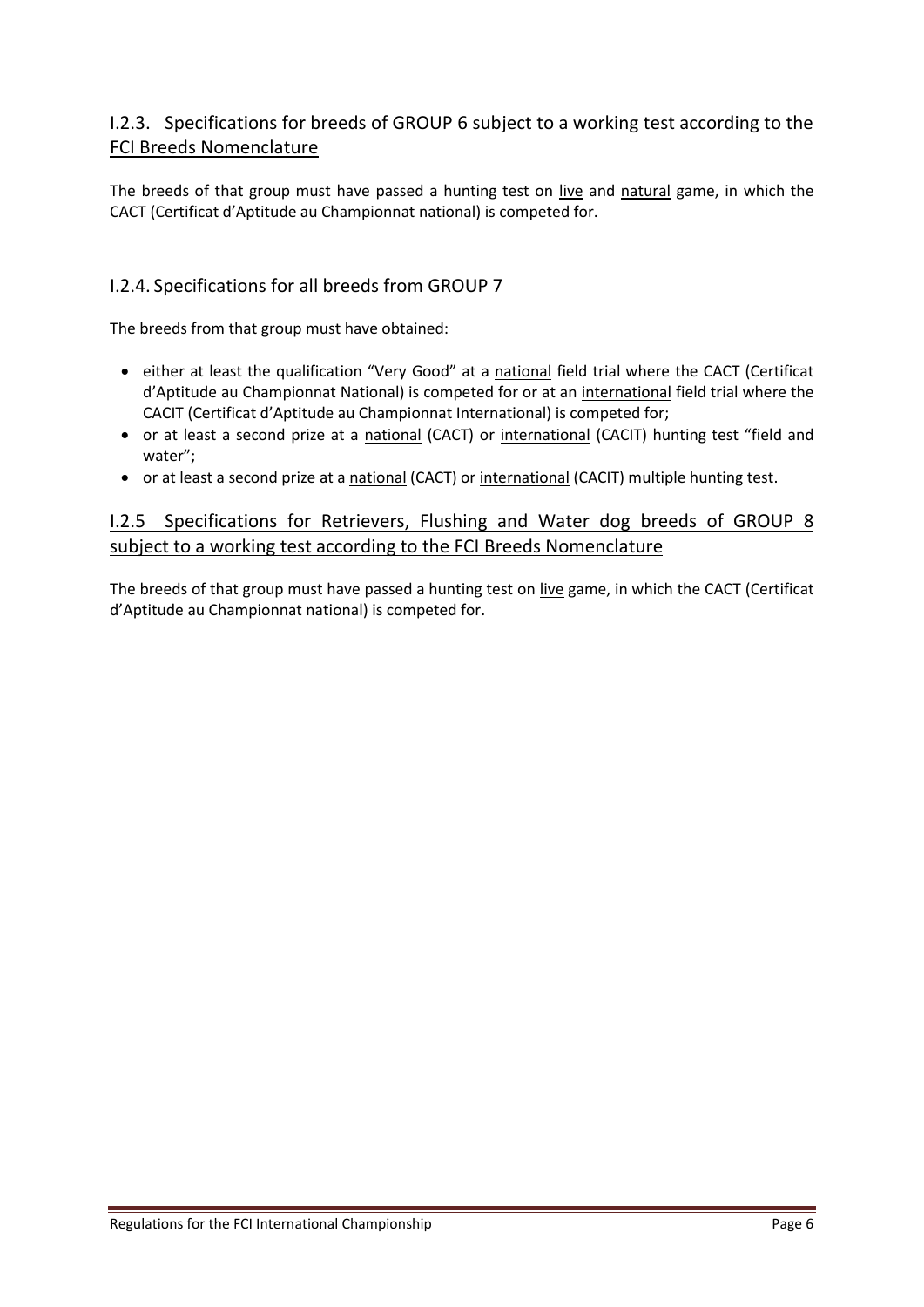# <span id="page-6-0"></span>**II. TITLE OF FCI INTERNATIONAL SHOW CHAMPION (C.I.E.) FOR BREEDS SUBJECT TO A WORKING TEST ACCORDING TO THE FCI BREEDS NOMENCLATURE**

To be eligible for the title of C.I.E., the breeds subject to a working test according to the FCI Breeds Nomenclature have to meet the following requirements:

- a) have obtained in 3 different countries, under 3 different judges, 4 CACIB, no matter the number of competing dogs;
- b) between the first and last CACIB, a minimum period of one year and one day must have elapsed. This period is to be understood as follows: for example, from January  $1<sup>st</sup>$ , 2011 to January  $1<sup>st</sup>$ , 2012.

Any C.I.E title application for the breeds subject to a working test must be filed by the national canine organisation of the country where the owner has his/her legal residence.

The use of the official FCI form **(Annex 1a)** is compulsory for this kind of application.

However, depending on the agreements with some members and/or contract partners, the FCI Office can, upon request of the owner, issue the C.I.E. title provided that the complete show results (lists of results and catalogue) have reached the FCI Office.

The use of the official FCI form **(Annex 1b)** is compulsory for this kind of application.

# <span id="page-6-1"></span>**III. RULES COMMON TO I. AND II. REGARDING THE CACIB/RCACIB**

#### **III.1. General specifications regarding the awarding of the CACIB**

When a breed includes several varieties which differ in weight, colour, type of coat, etc., the FCI General Assembly will decide whether all the varieties should compete for one single CACIB or whether there should be more than one award.

In case of disagreement or uncertainty, the FCI General Committee will make the final decision after consultation with the member of the country of origin of the breed and the FCI Standards Commission.

#### **III.2. Particular specifications regarding the CACIB/RCACIB**

The specifications regarding the awarding and confirmation of the CACIB and the awarding of RCACIB are described in the *FCI Show Regulations*.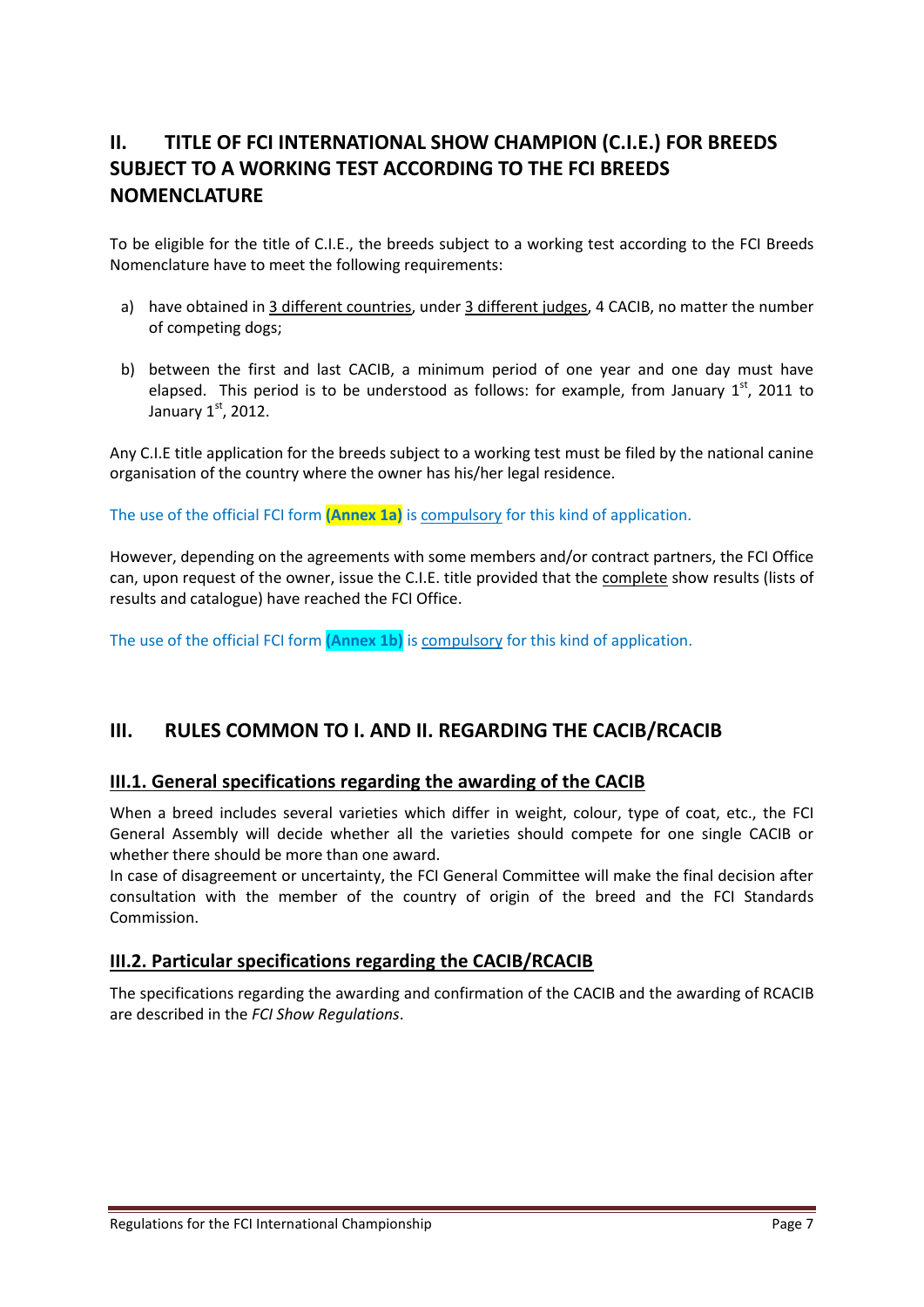# **III.3. Particular specifications regarding turning a Reserve CACIB (RCACIB) into a CACIB**

A RCACIB is automatically turned into a CACIB if the CACIB was awarded to a dog (subject or not to a working test) that already has the title of C.I.B. (this title must have been confirmed by the FCI latest on the day of the show).

A RCACIB can also be turned into a CACIB but only at the request of the owner of the dog that won the RCACIB or at the request of his/her national canine organisation provided that one of the following requirements is met:

- 1. The CACIB was awarded to a dog that does not have a pedigree recognised by the FCI or has a pedigree that is recognised by the FCI but incomplete (i.e. without a minimum of 3 complete generations (14 dogs) registered with FCI recognised studbooks/appendices to the studbooks).
- 2. The CACIB was awarded to a dog that was entered in a wrong class which prevents it from being eligible for this award (see *FCI Show Regulations, 5. Classes*).
- 3. The CACIB was awarded to a dog that fulfils, on the day of the show, the requirements (in terms of number of CACIB earned and necessary time required) for the title of C.I.B., as described in paragraphs I. & II. This means for breeds not subject to a working test, 4 CACIB under 3 different judges in 3 different countries over a minimum period of one year and one day and for breeds subject to a working test, 2 CACIB, under 2 different judges, in 2 different countries over a minimum period of one year and one day.
- 4. The CACIB was awarded to a dog subject to a working test and already holding a title of C.I.E. (this title being confirmed by the FCI latest on the day of the show)
- 5. The CACIB awarded was cancelled for any other reason.

In case the dog that has earned the RCACIB is already a C.I.B or C.I.E, the RCACIB can under no circumstances be turned into a CACIB.

Any application to turn a RCACIB into a CACIB must be sent in writing (fax, post or email) to the FCI Office.

The use of the official FCI form **(Annex 3)** is compulsory for this kind of application.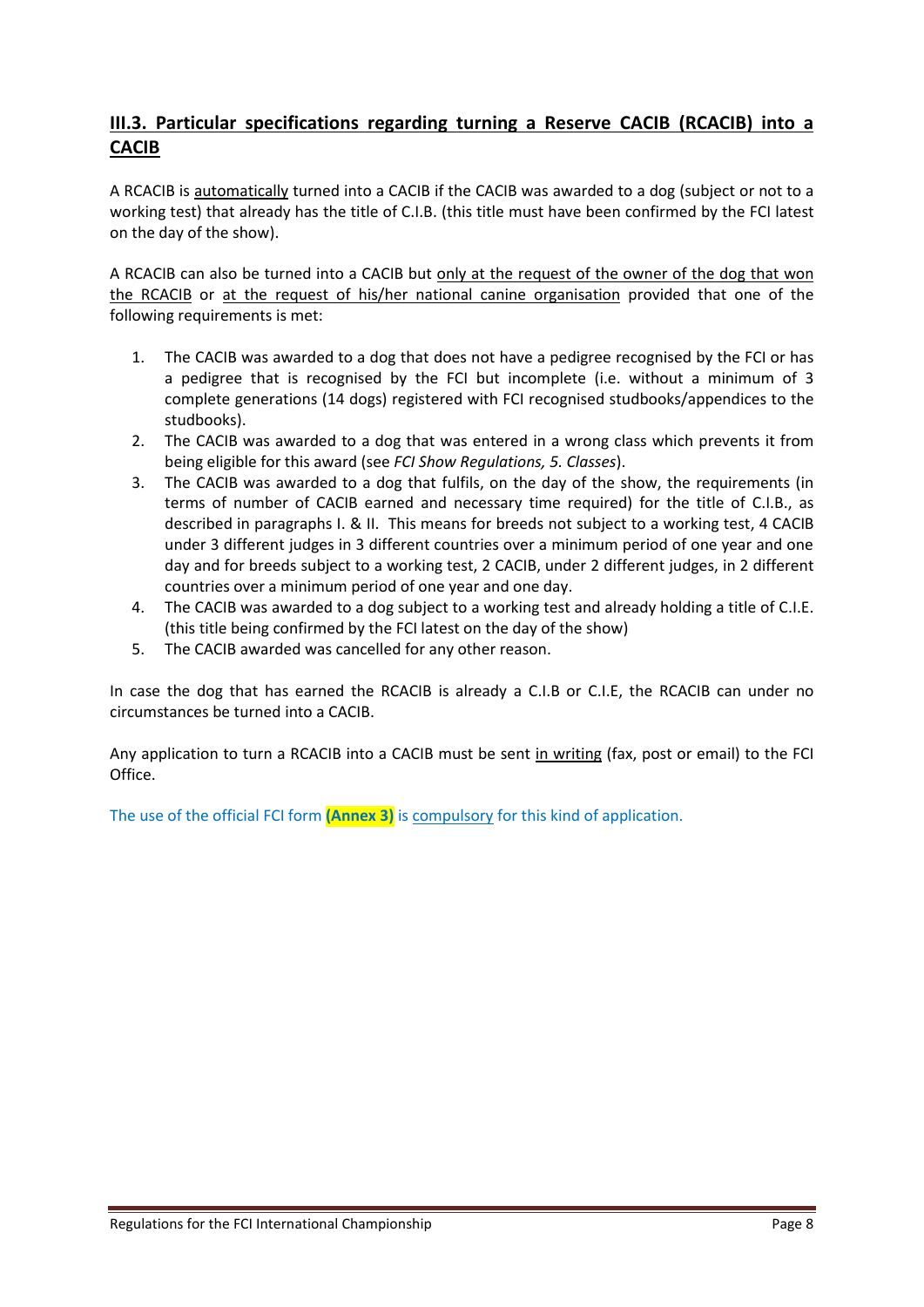# <span id="page-8-0"></span>**IV. TITLE OF FCI INTERNATIONAL WORKING CHAMPION (C.I.T.) FOR BREEDS SUBJECT TO A WORKING TEST ACCORDING TO THE FCI BREEDS NOMENCLATURE**

The breeds for which international tests or field trials are organised by the FCI are eligible for this title.

# **IV.1. General provisions for the hunting breeds from** *GROUPS 6-7-8* **(with the exception of the continental pointing dogs, see IV.3.) subject to a working test according to the FCI Breeds Nomenclature**

To be eligible for the title of C.I.T., these breeds have to meet the following requirements:

- a) have earned, at any age, 2 CACITs (Certificat d'Aptitude au Championnat International de Travail) awarded at FCI sanctioned hunting test or field trials (i.e. tests and trials where FCI international regulations are applied) under 2 different judges, in one country or more. These 2 CACIT have to be linked to two  $1<sup>st</sup>$  prizes.
- b) have obtained at the minimum age of fifteen months, in an international show under the patronage of the FCI, whatever the number of dogs shown, at least the qualification "Very Good" or, in countries where this qualification does not exist, a  $2<sup>nd</sup>$  prize in the working, intermediate or open class.

The use of the official FCI form **(Annex 6a))** is compulsory for this kind of application.

#### IV.1.*1.* Specifications for British pointing dogs from GROUP 7

One (1) of the 2 CACIT has to be earned in an international field trial, an international Grande Quête field trial or an international hunting test (practical hunting) in brace.

The use of the official FCI form **(Annex 6b))** is compulsory for this kind of application.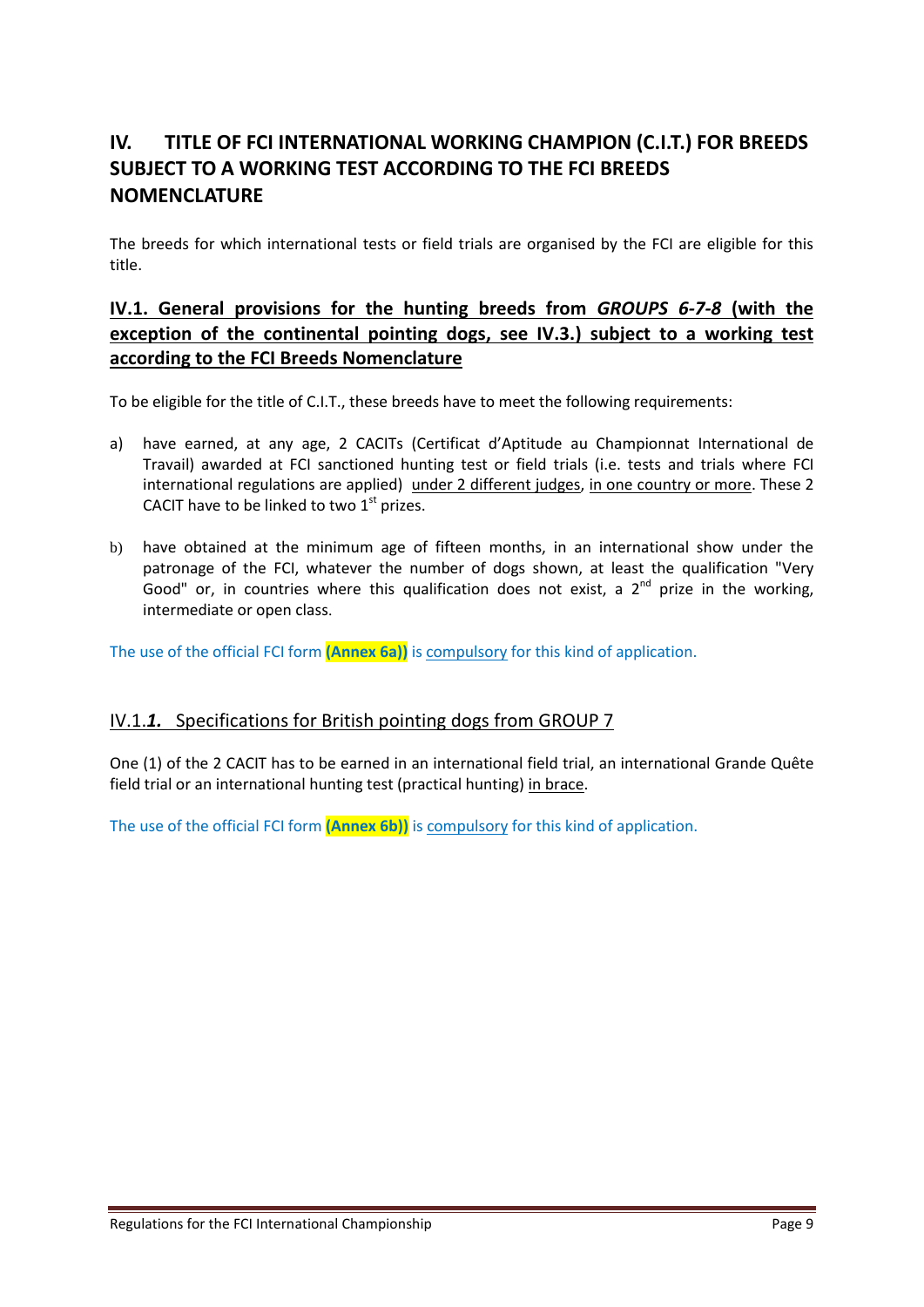# **IV.2. General provisions for the breeds from GROUPS 1-2-3 (Utility, Tracking, Mondioring***,* **Rescue) subject to a working test according to the FCI Breeds Nomenclature**

To be eligible for the title of C.I.T., these breeds must have obtained:

- a) At the minimum age of 15 months, 2 CACIT or 2 RCACIT under 2 different judges in 2 different countries or at events organised by 2 clubs of a different nationality:
	- either an IPO test (utility) in class 3,
	- either an IPO-FH test (tracking),
	- either an IPO-NS test (Nordic style),
	- either an IPO-MR test (mondioring) in level 3,
	- either an IPO-R (rescue) test in class B, in one of the following 2 disciplines: *Obedience and Dexterity* and *Search Work* (tracking, area, rubble, avalanche or water),
- b) At the minimum age of 15 months, in an international show under the patronage of the FCI, whatever the number of dogs shown, at least the qualification "Very Good" or, in countries where this qualification does not exist, a  $2^{nd}$  prize in the working, intermediate or open class.

(See also the *FCI Guidelines for awarding the CACIT at International Utility and Tracking Tests* and the *FCI Guidelines for awarding the CACIT at International Rescue Dog Tests)*

The use of the official FCI form **(Annex 6c))** is compulsory for this kind of application.

### *IV.3. General provisions for the earth dog breeds from GROUPS 3-4 subject to a working test according to the FCI Breeds Nomenclature*

To be eligible for the title of C.I.T., these breeds have to meet the following requirements:

- a) have earned, at any age, 2 CACITs (Certificat d'Aptitude au Championnat International de Travail) awarded at FCI sanctioned earth dog trials under 2 different groups of judges, in one country or more.
- b) have obtained at the minimum age of fifteen months, in an international show under the patronage of the FCI, whatever the number of dogs shown, at least the qualification "Very Good" or, in countries where this qualification does not exist, a 2nd prize in the working, intermediate or open class.
- c) (only for Dachshunds (148) and Deutsche Jagdterrier (103): have passed a national or international "Spurlaut" trial (giving tongue at finding scent of game) ONLY with hare out of dog's sight.
- d) (For all earth dogs except for Airedale Terrier (7)): have passed a national or international (natural) den test*.*

*The use of the official FCI form (Annex 6f)) is compulsory for this kind of application.*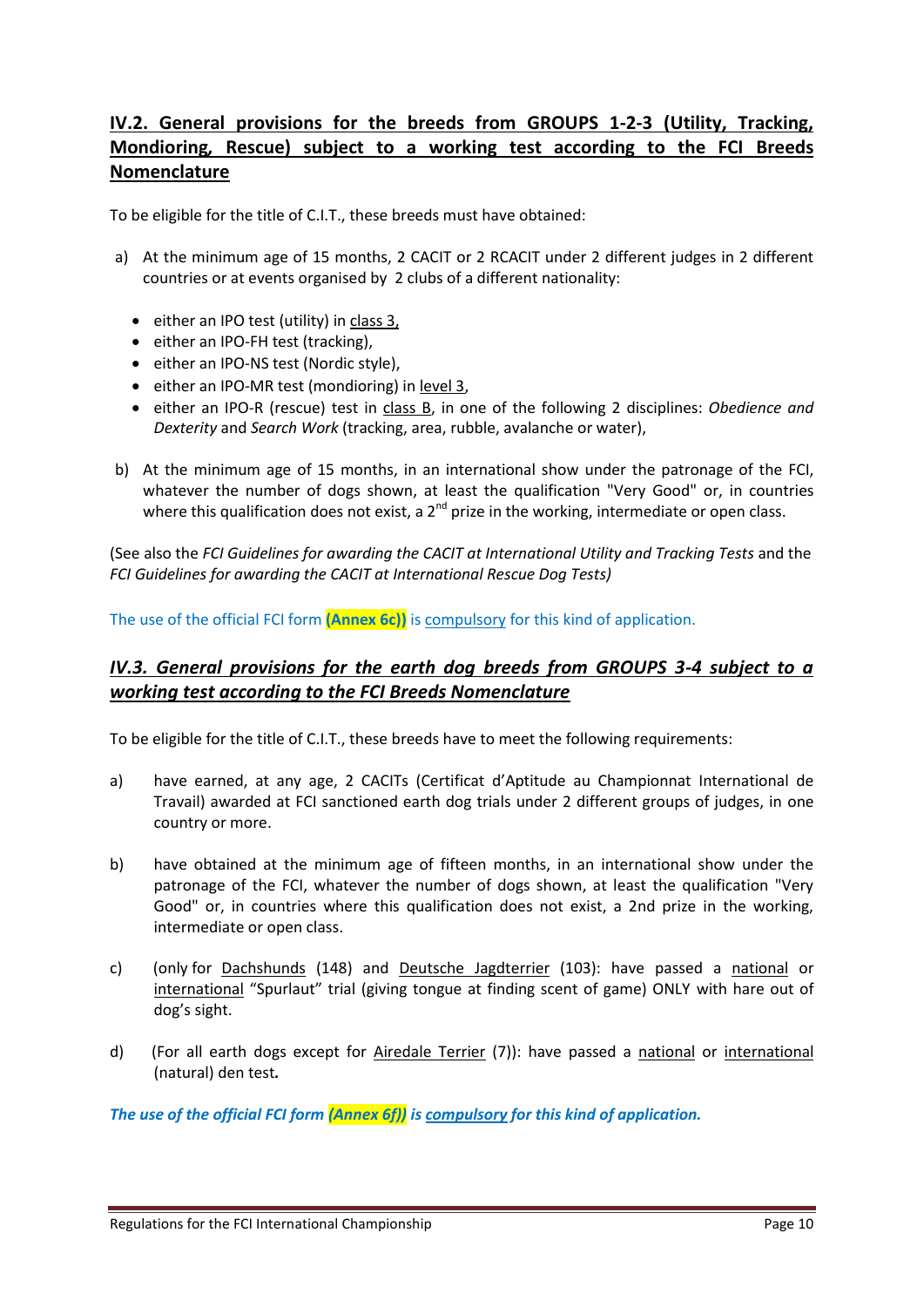### **IV.***4.* **General provisions for the continental pointing dog breeds from GROUP 7**

The continental pointing dogs from GROUP 7 are exclusively eligible for the titles of **C.I.T. (ft) (field trial) or C.I.T. (ec) (hunting test).**

To be eligible for **the title of C.I.T. (ft),** a dog must have earned:

- a) at the minimum age of 15 months, 2 CACIT or 1 CACIT and 2 RCACIT in international field trials, organized under the responsibility of at least one national canine organisation and under different judges;
- b) if all awards were earned in field trials where retrieving is not required, in addition to the above, at least the qualification "Very Good" or, in countries where this qualification dos not exist at least a second prize in a field trial under FCI patronage where retrieval is required;
- c) at the minimum age of 15 months, at least the qualification "Very Good" or, in countries where this qualification does not exist, at least a second prize in open, intermediate or working class at an international show under FCI patronage, independent of the number of dogs shown.

The use of the official FCI form **(Annex 6d))** is compulsory for this kind of application.

To be eligible for **the title of C.I.T. (ec),** a dog must have earned:

- a) at the minimum age of 15 months, 2 CACIT or 1 CACIT and 2 RCACIT in hunting tests, organized under the responsibility of minimum one national canine organisation and under different judges;
- b) if all awards were earned in hunting tests *field and water*, in addition to the above, at least the qualification "Very Good" or, in countries where this qualification does not exist, at least a second prize in a multiple hunting test under FCI patronage;
- c) at the minimum age of 15 months, at least the qualification "Very Good" or, in countries where this qualification does not exist, at least a second prize in open, intermediate or working class at an international show under FCI patronage, independent of the number of dogs shown. (See also *Official Rules and Bylaws for International Field Trials and International Hunting Tests for Continental Pointers*)

The use of the official FCI form **(Annex 6e))** is compulsory for this kind of application.

Any application for the C.I.T., C.I.T. (ft) or C.I.T. (ec) for the breeds subject to a working test must be filed by the national canine organisation of the country where the owner has his/her legal residence.

This organisation must make sure that the CACIT counting towards the C.I.T., C.I.T. (ft) or C.I.T. (ec) are in accordance with the above and must provide all the necessary information to the FCI Office.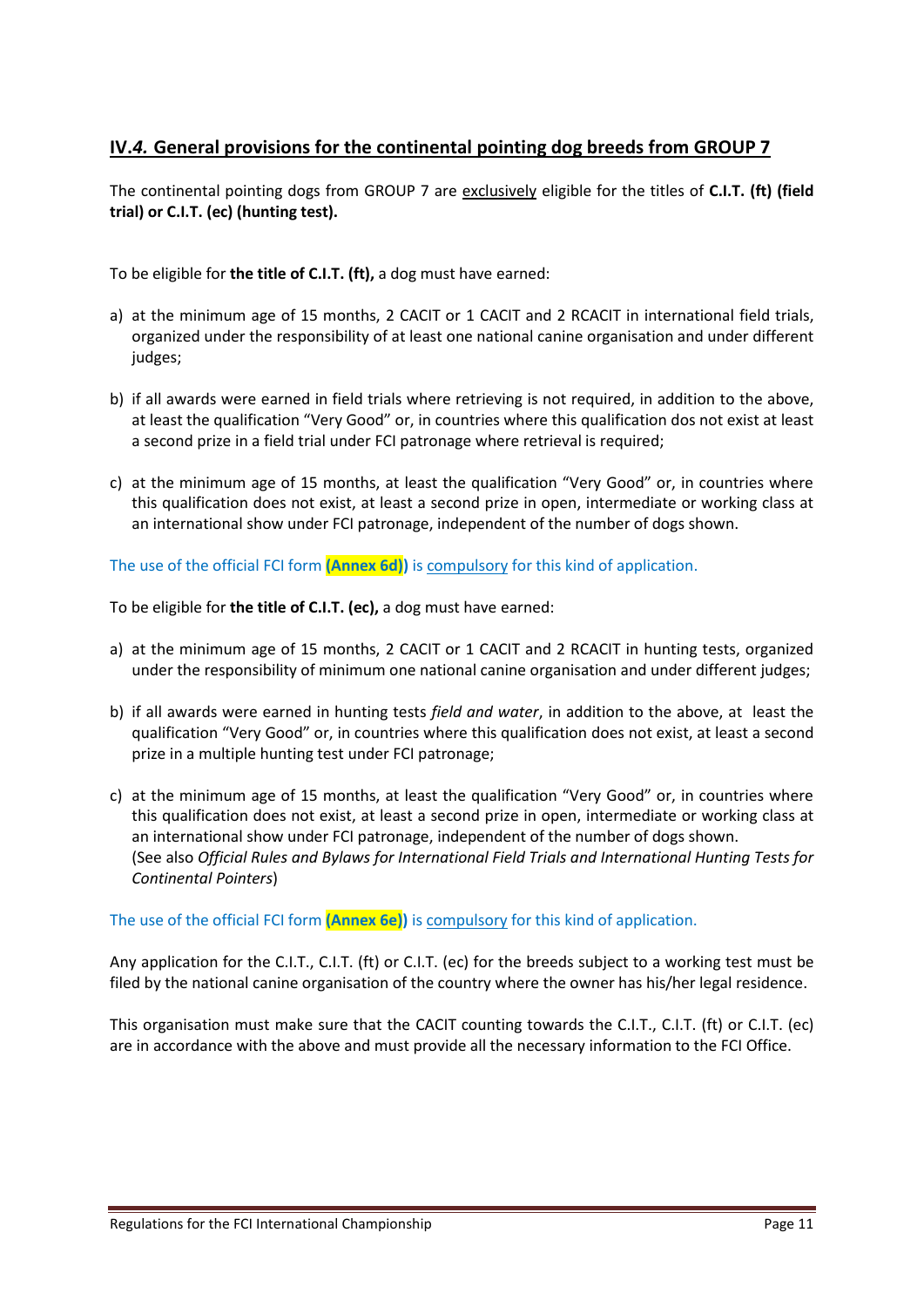# <span id="page-11-0"></span>**V. SPECIFIC RULES ABOUT THE CACIT**

### **V.1. General specifications regarding the awarding of the CACIT**

Only one CACIT can be awarded per breed in each test or trial.

If the test or trial in which the CACIT is being competed for is judged on points and if several dogs obtain the same number of points, the method for choosing between them shall be the same as set down in the rules for the national championships in the country where the test or trial is taking place.

If these rules do not provide such a possibility, the dogs that tie for first place have to take part in one or more tests until one of them wins more points than the others. If possible, the tests shall consist of a combination of all the exercises making up the test or trial; otherwise, they will go through each exercise in turn, in the order of the programme, until one dog has obtained more points than the others.

#### **V.2. Particular specifications regarding the awarding of the CACIT for earth dogs**

Several CACIT can be awarded to one and the same breed in a trial according to the specifications in the different FCI regulations for earth dogs.

(see also: CACIT special rules for Earth Dogs)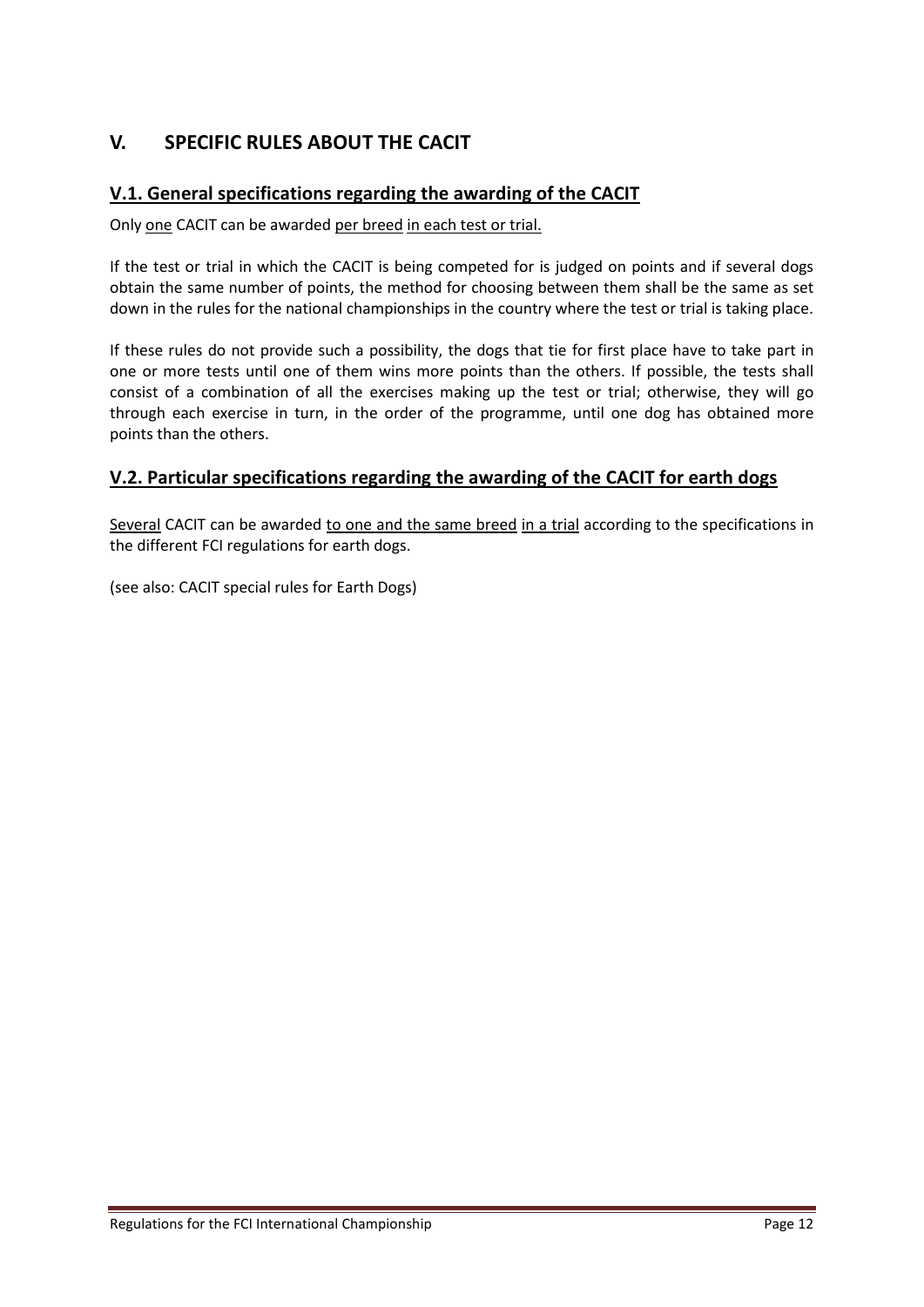# **V.3. Particular specifications regarding turning a Reserve CACIT (RCACIT) into a CACIT**

A RCACIT can be turned into a CACIT at the request of the owner of the dog that was awarded the RCACIT or his/her national canine organisation, provided that one of the following requirements is met:

- 1. the CACIT was awarded to a dog that already holds the title of C.I.T. (title being confirmed by the FCI) – with the exception of the Continental pointing dogs.
- 2. The CACIT was awarded to a dog that has already earned 2 CACIT whether its title of C.I.T is confirmed or not.
- 3. The CACIT was awarded to a dog that does not have a pedigree recognised by the FCI or having a pedigree that is recognised by the FCI, but incomplete (i.e. without a minimum of 3 complete generations (14 dogs) registered with FCI recognised studbooks/appendices to the studbook.
- 4. The CACIT has been awarded to a dog which is too young to be eligible for the CACIT in accordance with the various FCI Regulations for working/hunting tests or trials.
- 5. The CACIT awarded was cancelled for any other reason.

Any application to turn a RCACIT into a CACIT must be sent in writing (fax, post or email) to the FCI Office.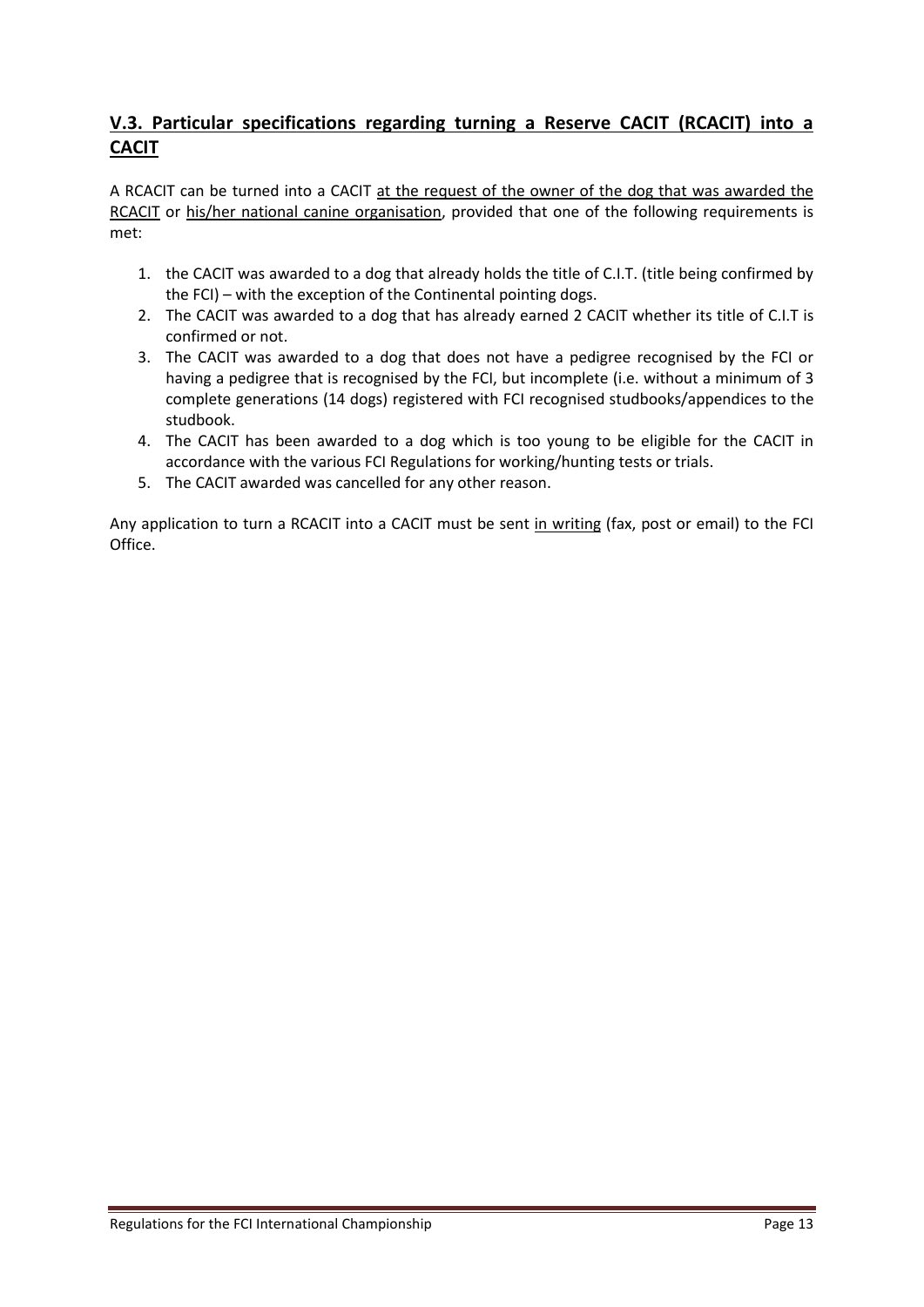# <span id="page-13-0"></span>**VI. CUMULATIVE TITLE OF FCI INTERNATIONAL BEAUTY AND WORKING CHAMPION (C.I.B.T.) FOR BREEDS SUBJECT TO A WORKING TEST ACCORDING TO THE FCI BREEDS NOMENCLATURE**

All dogs of breeds subject to a working test according to the FCI Breeds Nomenclature are eligible for the C.I.B.T., if they fulfil the conditions of both championships (i.e. if they hold a C.I.B and a C.I.T. or C.I.T. (ec)/C.I.T. (ft)).

Any application for the title of C.I.B.T. must be filed by the national canine organisation of the country where the owner has his/her legal residence.

The use of the official FCI form **(Annex 7)** is compulsory for this kind of application.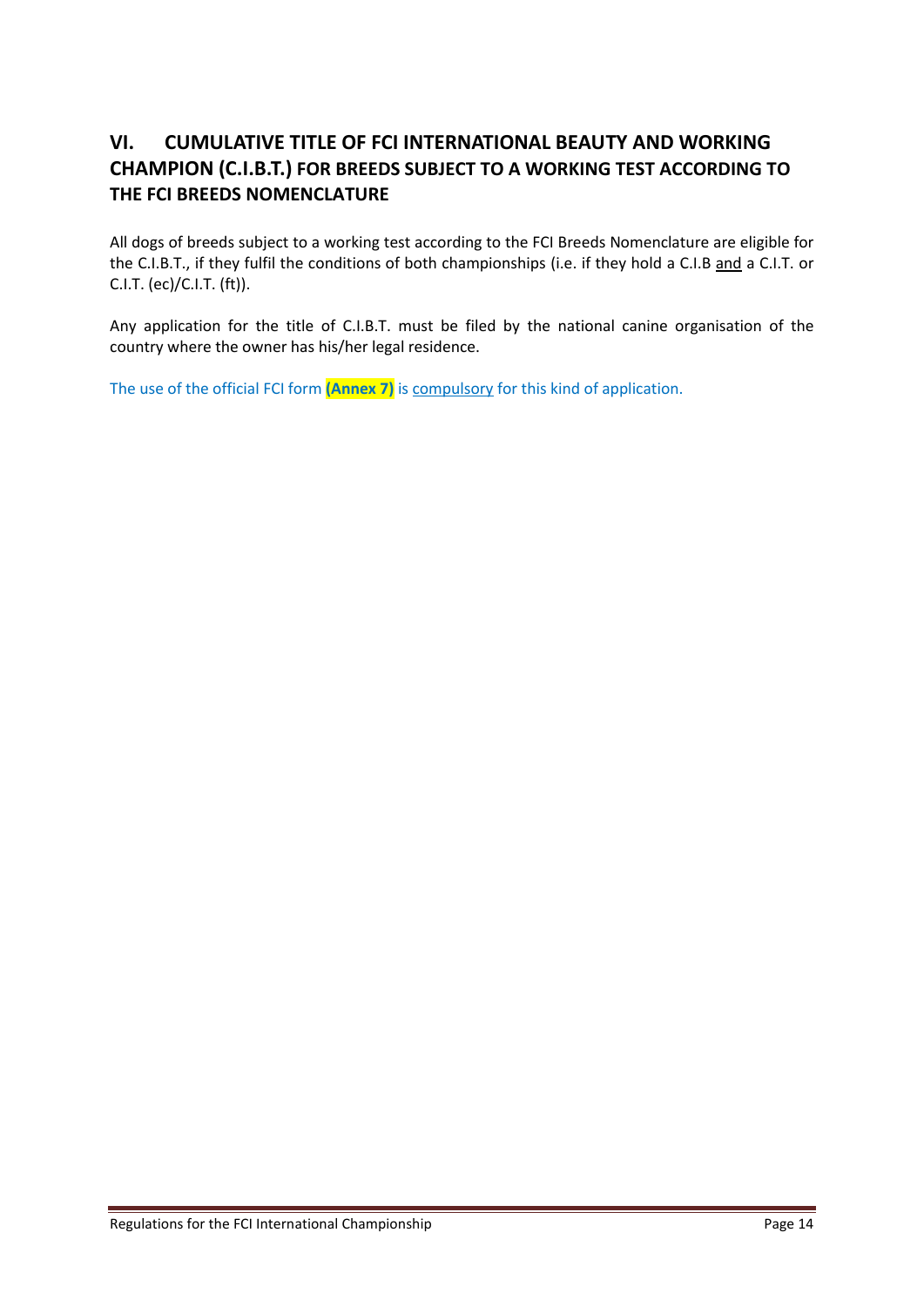# <span id="page-14-0"></span>**VII. TITLE OF FCI INTERNATIONAL RACE CHAMPION (C.I.C.)**

Only the sighthounds breeds from GROUP 10 are eligible for the title of C.I.C.

To be eligible for the title of **C.I.C.,** the sighthounds must fulfil the following conditions:

a) have been awarded in international races or coursing events at least

- 3 CACIL (Certificat d'Aptitude au Championnat International de Lévriers) or
- 2 CACIL et 2 RCACIL (Réserve CACIL)

#### *For dogs registered in the following countries only (Norway, Sweden, Finland, Estonia, Latvia, Lithuania and Russia)*

- *2 CACILS (Certificat d'Aptitude au Championnat International de Lévriers) or*
- *1 CACIL and 2 RCACIL (Réserve CACIL)*

in two different countries (in races or coursing organised by two different national canine organisations) over a period of at least one year and one day. This period is to be understood as follows: for example, from January  $1<sup>st</sup>$ , 2011 to January  $1<sup>st</sup>$ , 2012.

b) have obtained at least the qualification "Very Good" in open, intermediary, working or Champion class at an FCI international CACIB show at the minimum age of 15 months. *(For CACILs obtained after 01/01/2017, the proof of the "Very good" must be provided together with the registration for an FCI international Race or Coursing in order to be eligible for the CACIL).*

Any C.I.C. title application must be filed by the national canine organisation of the country where the owner has his/her legal residence.

It is up to this organisation to make the necessary checks regarding the RCACIL and the qualification obtained and send the documents to the FCI office with the application.

The use of the official FCI form **(Annex 4)** is compulsory for this kind of application.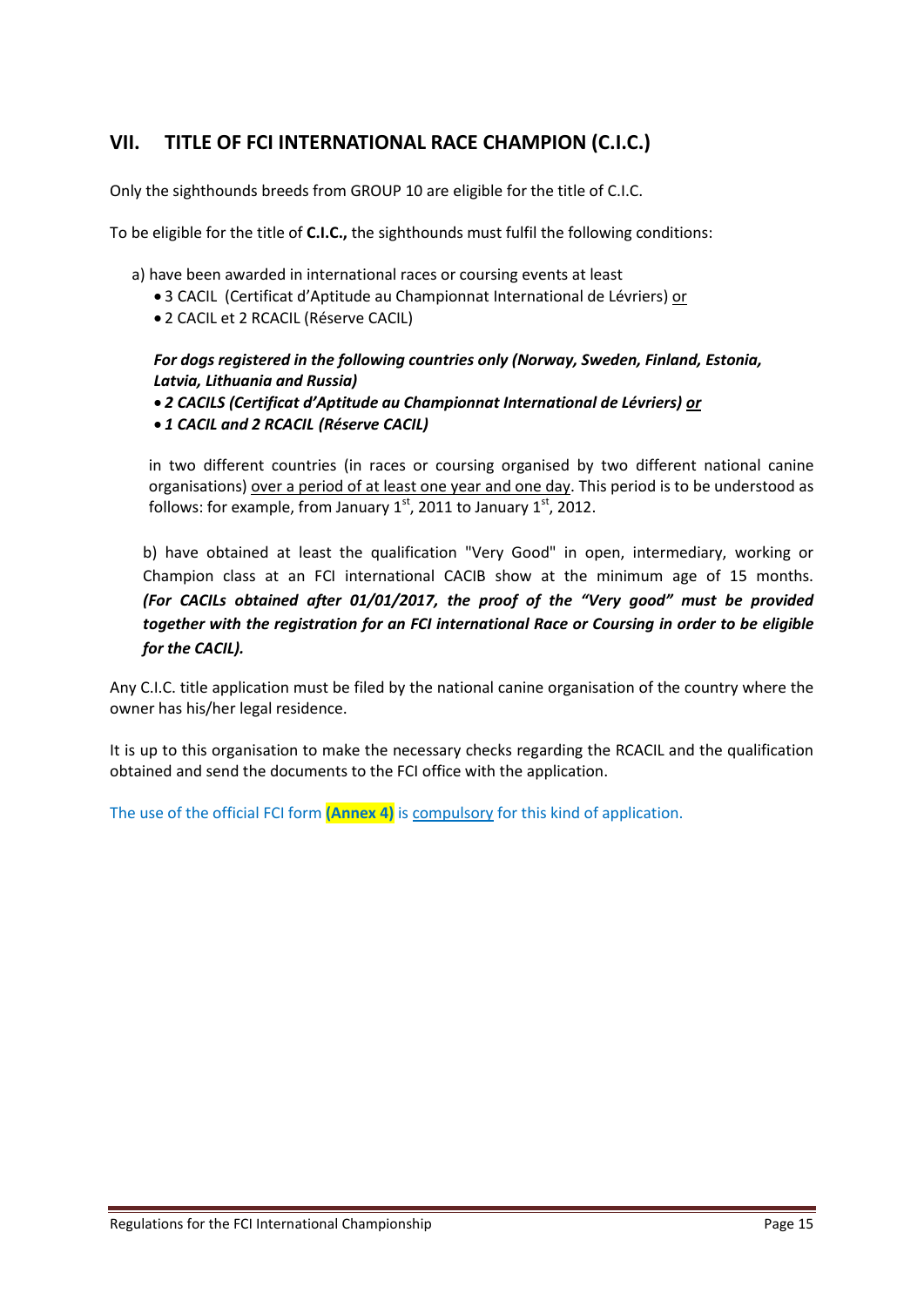# <span id="page-15-0"></span>**VIII. TITLE OF FCI INTERNATIONAL BEAUTY AND PERFORMANCE CHAMPION (C.I.B.P.) FOR SIGHTHOUNDS FROM GROUP 10**

To be eligible for the title of **C.I.B.P.**, the sighthound breeds from GROUP 10 must fulfil the following conditions:

- a) have been awarded at least
	- *2* CACIBs or
	- *1* CACIB and 2 RCACIB

in two different countries under two different judges over a minimum period of one year and one day. This period is to be understood as follows: for example, from January  $1<sup>st</sup>$ , 2011 to January  $1<sup>st</sup>$ , 2012.

- b) have taken part in at least three (3) international CACIL events (either races or coursing)
- c) have been awarded at least one (1) CACIL or two (2) Reserve CACIL in international events (either races or coursing)

Any C.I.B.P. title application must be filed by the national canine organisation of the country where the owner has his/her legal residence.

It is up to this organisation to make the necessary checks regarding the RCACIL and the participation in international CACIL events and send the documents to the FCI office with the application.

The use of the official FCI form **(Annex 5)** is compulsory for this kind of application.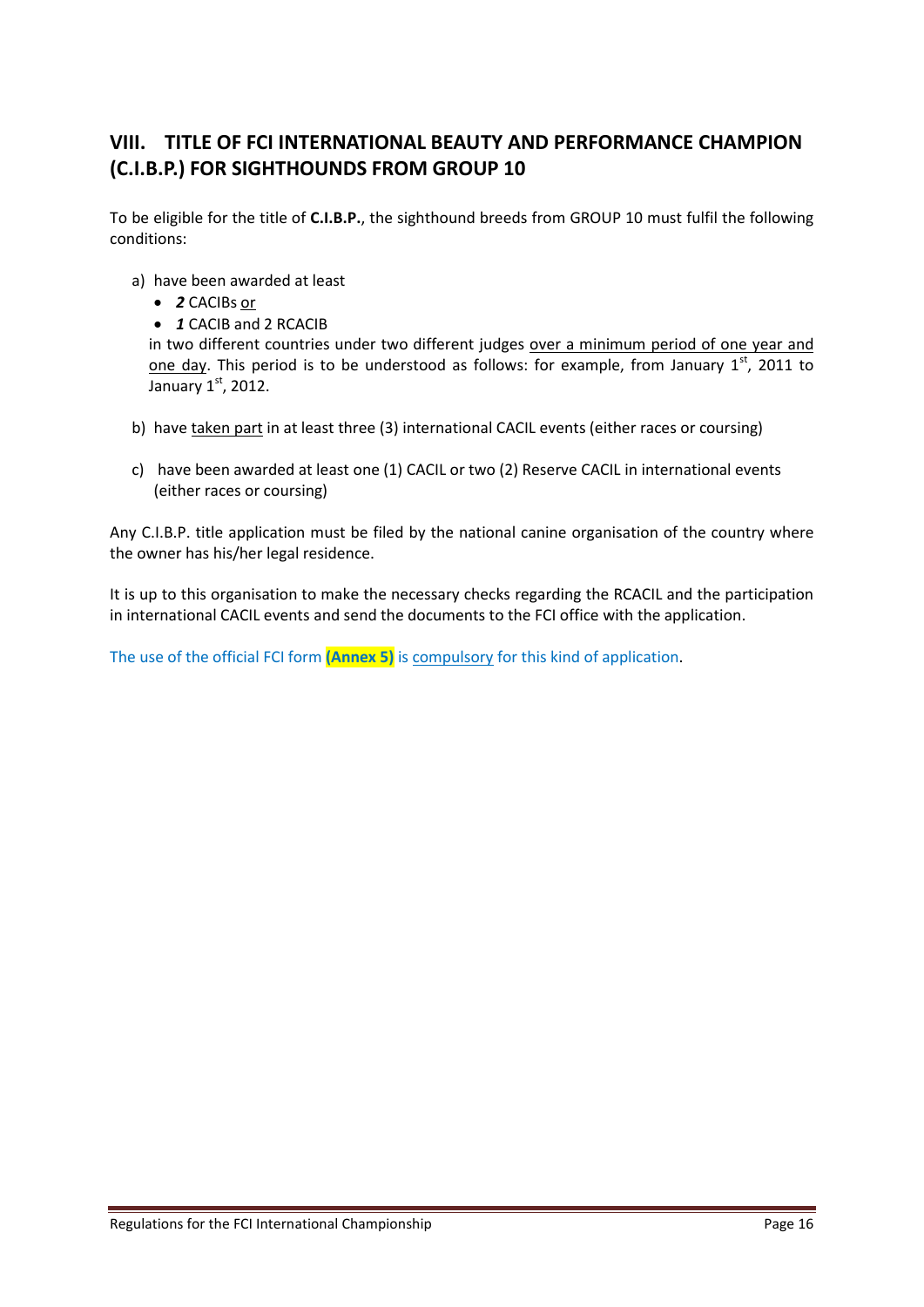# <span id="page-16-0"></span>**IX. RULES COMMON TO POINTS VII AND VIII REGARDING THE CACIL**

#### **IX.1. Particular specifications regarding the awarding of the CACIL/RCACIL**

The particular specifications regarding the awarding of CACIL/RCACIL are indicated in the *FCI Regulations for FCI International Sighthound Races and Lure Coursing Events.*

No Mediterranean sighthound breed in group 5 (Pharaoh Hounds, Cirneci, Podencos Ibicencos and Podencos Canarios) can be awarded the CACIL/RCACIL and be eligible for the titles of C.I.C. and C.I.B.P.

#### **IX.2. Particular specifications to turn a Reserve CACIL (RCACIL) into a CACIL**

A RCACIL can be turned into a CACIL at the request of the owner of the dog that was awarded the RCACIL or at the request of his/her national canine organisation, provided that one of the following requirements is met:

- 1. The CACIL was awarded to a dog that already holds the title of C.I.C. (title being confirmed by the FCI).
- 2. The CACIL was awarded to a dog that does not have a pedigree recognised by the FCI or having a pedigree that is recognised by the FCI but incomplete (i.e. without a minimum of 3 complete generations (14 dogs) registered with FCI recognised studbooks/appendices to the studbook).

Any application to turn a RCACIL into a CACIL must be sent in writing (fax, post or email) to the FCI Office.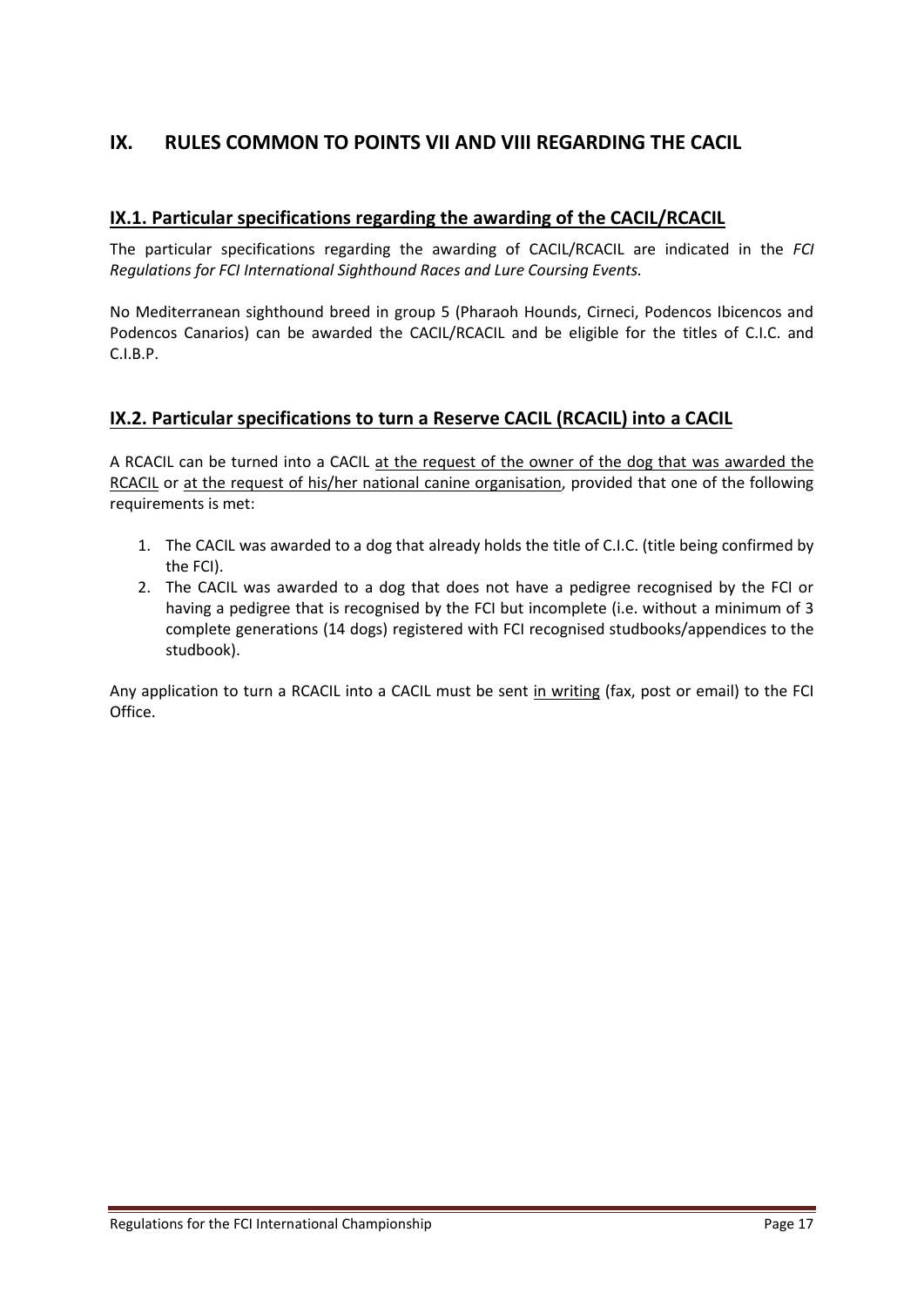# <span id="page-17-0"></span>**X. TITLE OF FCI INTERNATIONAL AGILITY CHAMPION (C.I.AG.)**

All the breeds subject or not to a working test according to the FCI Breeds Nomenclature are eligible for the title of C.I.AG.

To be eligible for the title of C.I.AG., a dog must have obtained:

- a) at the minimum age of 18 months, 2 CACIAG (Certificat d'Aptitude au Championnat International d'Agility) in 2 different countries and under 2 different judges;
- b) between the first and last CACIAG, a minimum period of one year and one day must have elapsed. This period is to be understood as follows: for example, from January  $1<sup>st</sup>$ , 2011 to January  $1^{st}$ , 2012;
- c) at least the qualification "Good" in an international show under the patronage of the FCI.

The particular specifications regarding the awarding of CACIAG/RCACIAG and turning Reserve (RCACIAG) into CACIAG are indicated in the *Requirements to get the Title of International Agility Champion*.

Any C.I.AG. title application must be filed by the national canine organisation of the country where the owner has his/her legal residence.

The use of the official FCI form **(Annex 8)** is compulsory for this kind of application.

Any application to turn a RCACIAG into a CACIAG must be sent in writing (fax, post or email) to the FCI Office.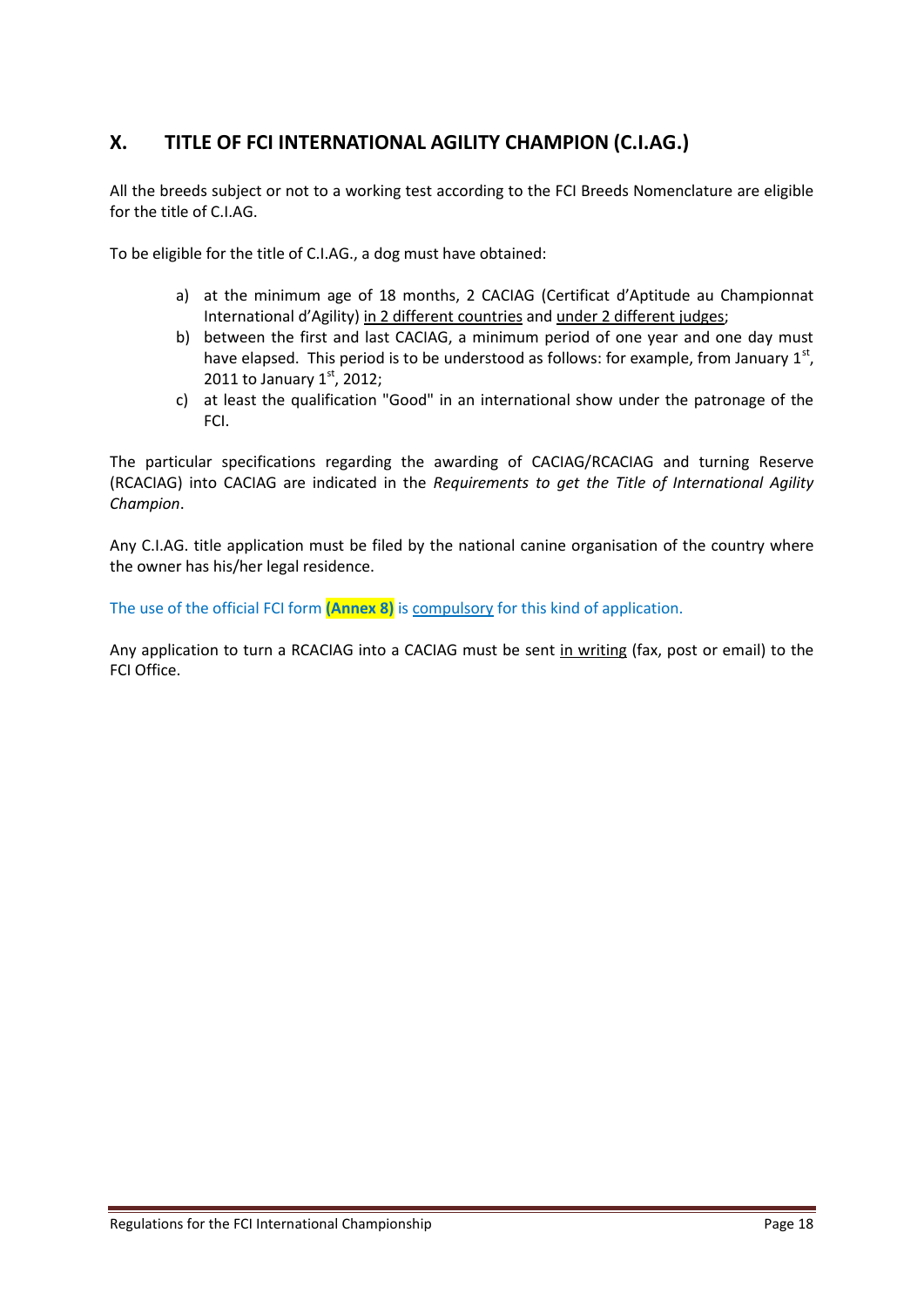# <span id="page-18-0"></span>**XI. TITLE OF FCI INTERNATIONAL OBEDIENCE CHAMPION (C.I.OB.)**

# *XI.1. General provisions*

All the breeds subject or not to a working test according to the FCI Breeds Nomenclature are eligible for the title of C.I.OB.

To be eligible for the title of **C.I.OB**., a dog must have obtained:

- a) at the minimum age of 15 months, 2 CACIOB (Certificat d'Aptitude au Championnat International d'Obedience) in 2 different countries.
- b) Between the first and last CACIOB, a minimum period of one year and one day must have elapsed. This period is to be understood as follows: for example, from January  $1<sup>st</sup>$ , 2011 to January  $1<sup>st</sup>$ , 2012.
- c) At least the qualification "Good" in an international show under the patronage of the FCI.

Any C.I.OB. title application must be filed by the national canine organisation of the country where the owner has his/her legal residence.

The use of the official FCI form **(Annex 9)** is compulsory for this kind of application

#### *XI.2. Particular specifications to turn a Reserve CACIOB (RCACIOB) into a CACIOB*

*A RCACIOB is automatically turned into a CACIOB provided that one of the following requirements is met:* 

- *1. the CACIOB was awarded to a dog that does not have a pedigree recognised by the FCI or having a pedigree that is recognised by the FCI, but incomplete (i.e. without a minimum of 3 complete generations (14 dogs) registered with FCI recognised studbooks/appendices to the studbook;*
- *2. the CACIOB was awarded to a dog that already holds the title of C.I.OB.. (title being confirmed by the FCI).*

*A RCACIOB can be turned into a CACIOB at the request of the owner of the dog that was awarded the RCACIOB or his/her national canine organisation, provided that one of the following requirements is met:* 

- *1. the CACIOB has been awarded to a dog which is too young to be eligible for the CACIOB;*
- *2. the CACIOB awarded was cancelled for any other reason.*

*Any application to turn a RCACIOB into a CACIOB must be sent in writing (fax, post or email) to the FCI Office.*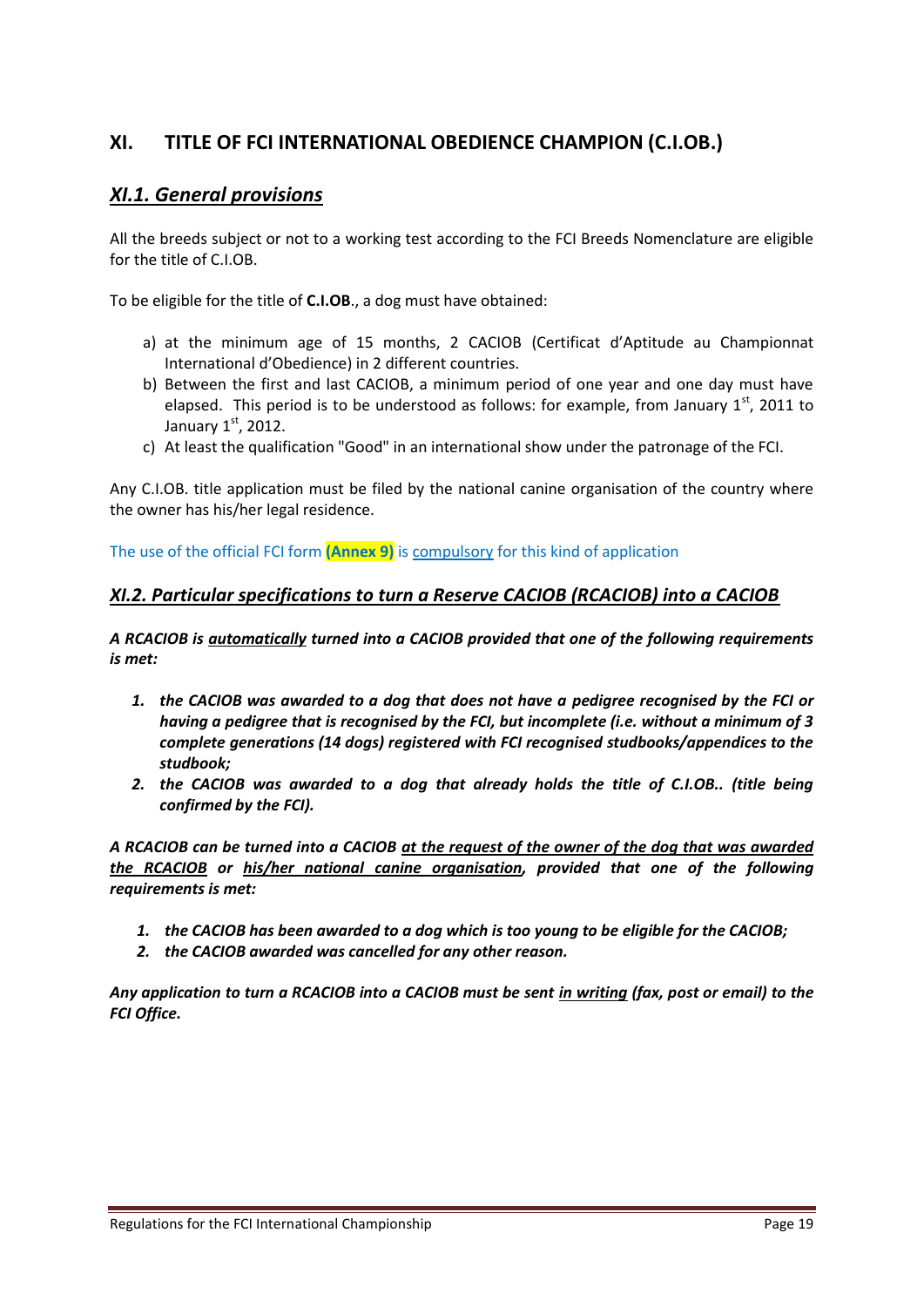# <span id="page-19-0"></span>**XII. TITLE OF INTERNATIONAL HERDING CHAMPION (C.I.TR.)**

#### **XII.1. Particular specifications regarding the awarding of the CACITR/RCACITR**

The particular specifications regarding the awarding of CACITR/RCACITR are indicated in the **FCI Regulations for the awarding of the CACITR (Certificat d'Aptitude au Championnat International de Troupeau) at FCI International Herding Trials** (IHT) Traditional & Collecting Style.

Only one CACITR may be awarded in each trial.

#### **XII.2. General provisions**

Only the breeds for which CACITR trials are organized under the patronage of the FCI (see annex to **the FCI Regulations for awarding the CACITR at International Herding Trials**) are eligible for the title of C.I.TR.

To be eligible for the title of International Herding Champion (C.I.TR.), a dog must have obtained:

- a) at any age, 2 CACITR (Certificat d'Aptitude au Championnat International de Troupeau) awarded under 2 different judges in 2 different countries or at events organised by 2 clubs of a different nationality.
- b) At the minimum age of fifteen months, in an international show under the patronage of the FCI, whatever the number of dogs shown, at least the qualification "Very Good" in the working, intermediate or open class.

Any C.I.TR. title application must be filed by the national canine organisation of the country where the owner has his/her legal residence. It is up to this organisation to make the necessary checks regarding the qualification obtained in an international show.

The use of the official FCI form **(Annex 10)** is compulsory for this kind of application.

#### **XII.3. Particular specifications to turn a Reserve CACITR (RCACITR) into a CACITR**

A reserve CACITR may be turned into a CACITR at the request of the owner of the dog which was awarded the R-CACITR or at the request of his/her national canine organisation under one of the following conditions:

- 1. the CACITR has been awarded to a dog which is already an International Herding Champion (title confirmed by the FCI) or to a dog that fulfils the requirements in terms of CACITR (i.e. 2 CACITR awarded under 2 different judges in 2 different countries or at events organised by 2 clubs of a different nationality)
- 2. the CACITR has been awarded to a dog that does not have a pedigree recognised by the FCI or having a pedigree that is recognised by the FCI, but incomplete (i.e. without a minimum of 3 complete generations (14 dogs) registered with FCI recognised studbooks/appendices to the studbook).